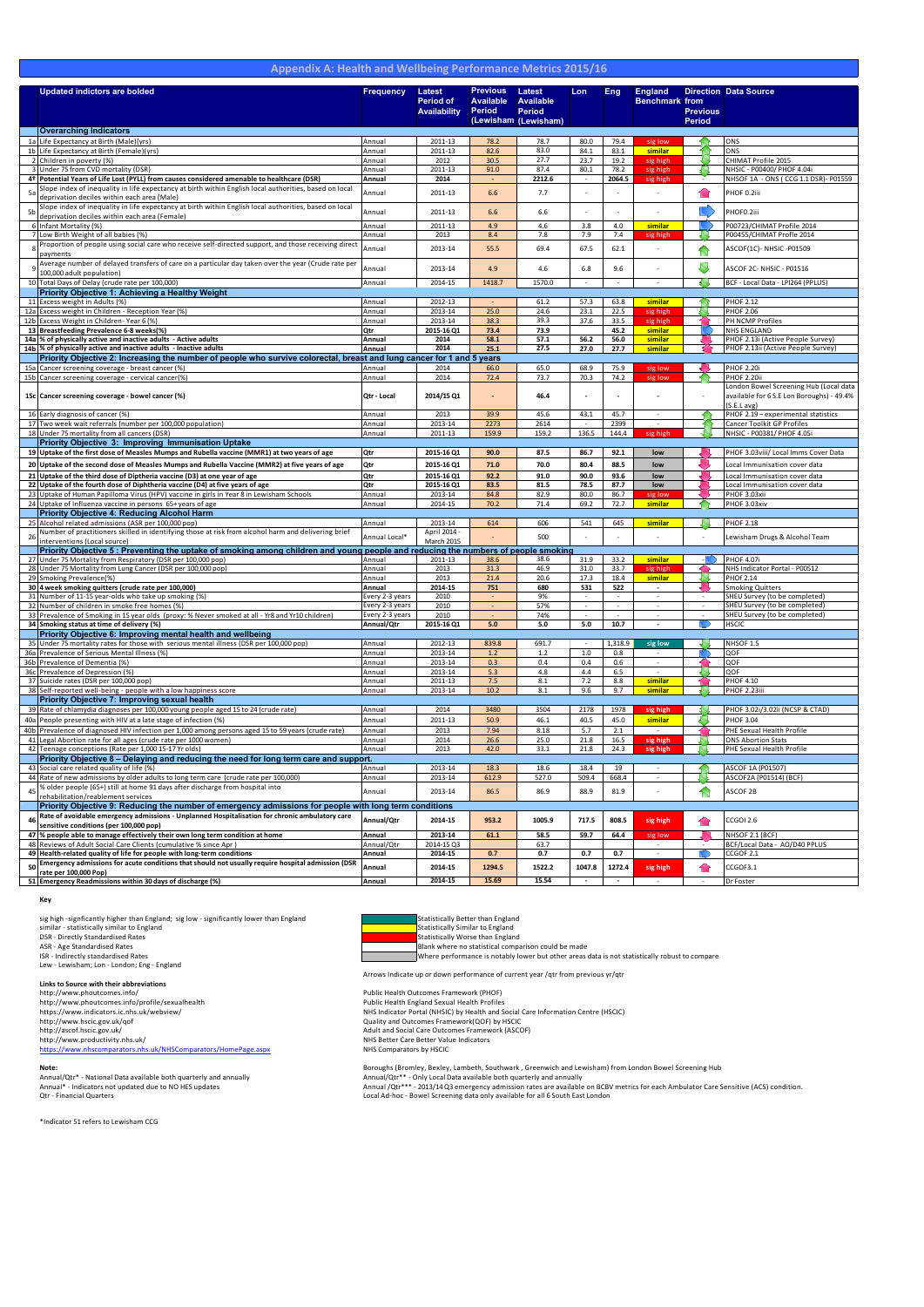#### **Overarching Indicator**

**Health Outcome Indicator Rates**

|                                                                  | <b>Target</b> | 2006-08 | 2007-09 | 2008-10 | 2009-11 | 2010-12 | 2011-2013 | London<br>2010-12 | <b>England 2010- Direction of</b><br>12 | <b>Travel from</b> |
|------------------------------------------------------------------|---------------|---------|---------|---------|---------|---------|-----------|-------------------|-----------------------------------------|--------------------|
|                                                                  |               |         |         |         |         |         |           |                   |                                         | <b>Target</b>      |
| Life Expectancy at Birth (Male)(yrs)                             |               | 76.3    | 76.4    | 76.9    | 77.6    | 78.2    | 78.7      | 79.7              | 79.2                                    |                    |
| Life Expectancy at Birth (Female)(yrs)                           |               | 81.2    | 81.6    | 81.7    | 82.3    | 82.6    | 83.0      | 83.8              | 83                                      |                    |
| Under 75 from CVD mortality (DSR)                                |               | 132.3   | 119     | 110.3   | 96.7    | 91      |           | 83.1              | 81.1                                    |                    |
| Slope index of inequality in life expectancy at birth within     | N/A           |         |         |         |         |         |           |                   |                                         |                    |
| English local authorities, based on local deprivation deciles    |               |         |         |         | 6       | 6.6     |           |                   |                                         |                    |
| within each area (Male)                                          |               |         |         |         |         |         |           |                   |                                         |                    |
| Slope index of inequality in life expectancy at birth within     | N/A           |         |         |         |         |         |           |                   |                                         |                    |
| English local authorities, based on local deprivation deciles    |               |         |         |         | 6.3     | 6.6     |           |                   |                                         |                    |
| within each area (Female)                                        |               |         |         |         |         |         |           |                   |                                         |                    |
| Infant Mortality rates                                           |               |         |         |         | 4.8     | 4.9     |           | 4.2               | 4.3                                     |                    |
|                                                                  |               |         |         | 2009-11 | 2010-12 | 2011-13 |           | Lon 2011-13       | Eng 2011-13                             |                    |
|                                                                  |               |         |         |         |         |         |           |                   |                                         |                    |
| Potential Years of Life Lost (PYLL) from causes considered       |               |         |         |         |         |         |           |                   |                                         |                    |
| amenable to healthcare (DSR)                                     |               |         |         | 2134.7  | 2102.0  | 2027.0  |           | 1890.2            | 2023.5                                  |                    |
|                                                                  |               | 2008    | 2009    | 2010    | 2011    | 2012    |           | <b>Lon 2012</b>   | <b>Eng 2012</b>                         |                    |
| Low Birth Weight of all babies                                   |               |         |         |         | 8.3     | 8.4     |           | 7.9               | 7.3                                     | ⇑                  |
|                                                                  |               |         |         | 2011/12 | 2012/13 | 2013/14 |           |                   |                                         |                    |
| Proportion of people using social care who receive self-directed |               |         |         |         |         |         |           |                   |                                         |                    |
| support, and those receiving direct payments (Crude rate per     |               |         |         |         | 55.5    | 69.4    |           | 67.5              | 62.1                                    |                    |
| 100.000)                                                         |               |         |         |         |         |         |           |                   |                                         |                    |
| Delayed transfers of care from hospital (crude rate per 100,000) |               |         |         | 3.0     | 4.9     |         |           | 6.9               | 9.5                                     | 仚                  |
| Days of Delay (crude rate per 100,000)                           |               |         |         |         | 134     |         |           |                   |                                         | ⇩                  |
|                                                                  |               |         |         | 2010    | 2011    |         |           | <b>Lon 2011</b>   | <b>Eng 2011</b>                         |                    |
| Children in poverty (%)                                          |               |         |         | 31.7    | 30.5    |         |           | 26.5              | 20.6                                    |                    |









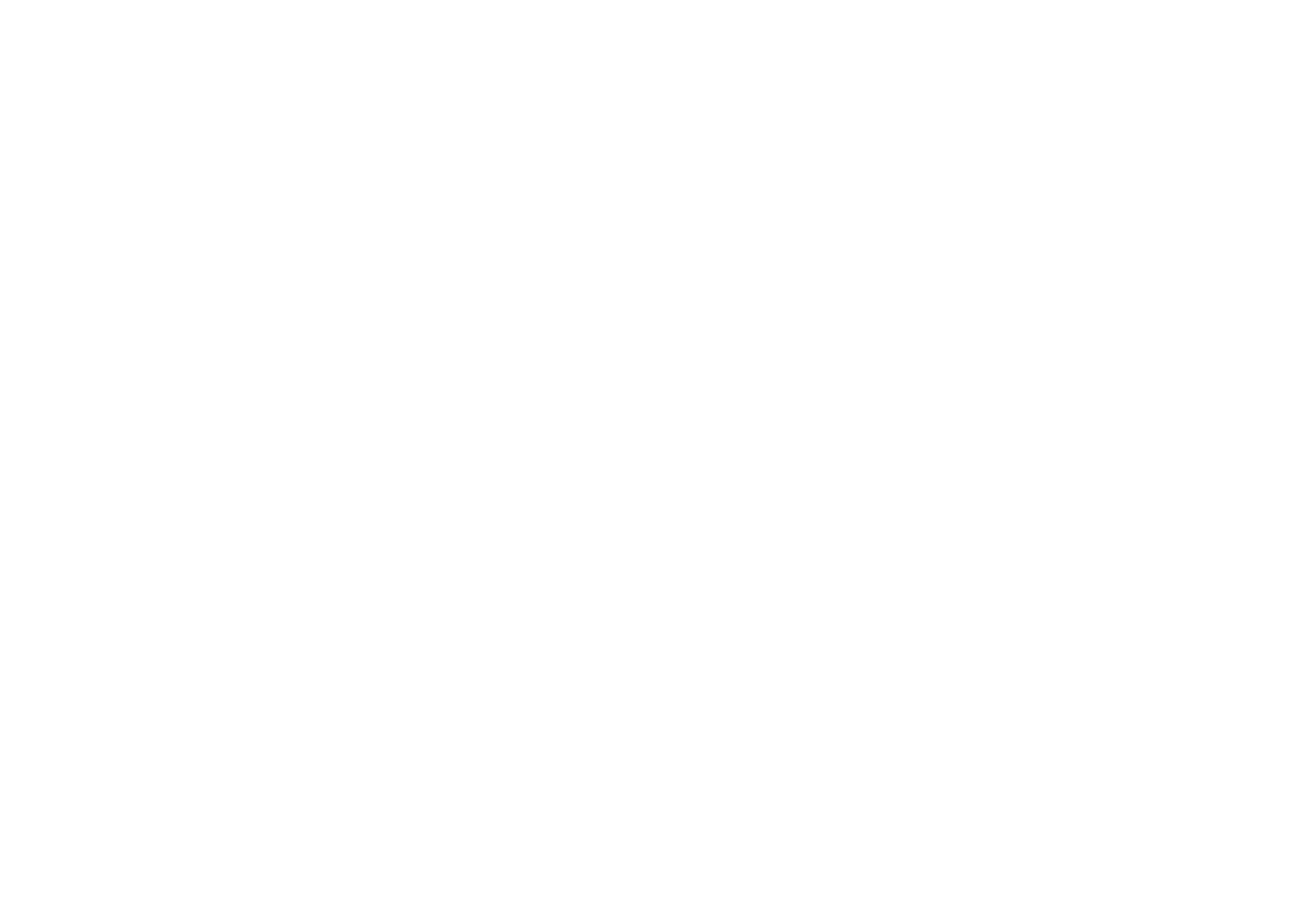# **Priority 1 : Achieving Healthy Weight**

|                                                              | <b>Target</b> | 2009/10 | 2010/11 | 2011/12 | 2012/13 | 2013/14 | London<br>2012/13 | England<br> 2012/13 | Direction of<br><b>Travel from</b><br>Target |
|--------------------------------------------------------------|---------------|---------|---------|---------|---------|---------|-------------------|---------------------|----------------------------------------------|
| Excess weight in Adults (%)                                  |               |         |         |         | 61.2    |         | 57.3              | 63.8                |                                              |
| Excess weight in Children - Reception Year (%)               |               | 27.8    | 24.8    | 24.8    | 25.0    |         | 23.0              | 22.2                |                                              |
| Excess Weight in Children-Year 6(%)                          |               | 40.6    | 39.1    | 40.4    | 38.3    |         | 37.4              | 33.3                |                                              |
| Breastfeeding Prevalence 6-8 weeks(%)                        |               |         | 74.6    | 75.7    | 73.5    |         | 68.5              | 47.2                |                                              |
|                                                              |               |         | 2010    | 2011    | 2012    |         | London<br>2012    | England<br>2012     |                                              |
| % of physically active and inactive adults - Active adults   |               |         |         |         | 54.3    |         | 57.2              | 56.0                |                                              |
| % of physically active and inactive adults - Inactive adults |               |         |         |         | 29.2    |         | 27.5              | 28.5                |                                              |

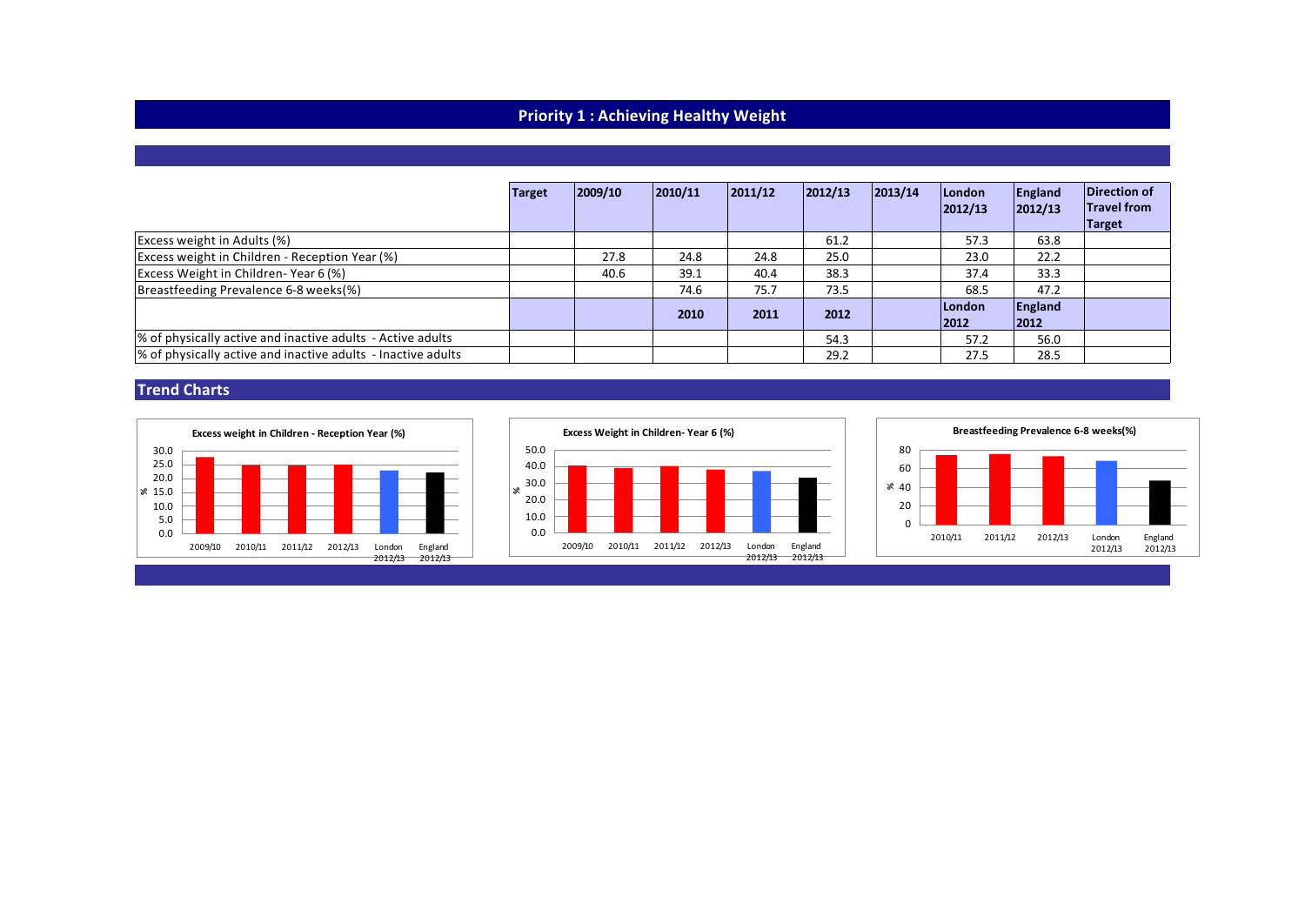# Priority 2 : Increasing the number of people who survive colorectal, breast and lung cancer for 1 and 5 years

|                                                         | <b>Target</b> | 2009       | 2010       | 2011                             | 2012    |         | $2013$ London                          | <b>England 2013 Direction of</b> | <b>Travel from</b> |
|---------------------------------------------------------|---------------|------------|------------|----------------------------------|---------|---------|----------------------------------------|----------------------------------|--------------------|
|                                                         |               |            |            |                                  |         |         | 2013                                   |                                  | <b>Target</b>      |
| Cancer screening coverage - breast cancer (%)           |               |            | 64.5       | 65.5                             | 65.1    | 66      | 68.6                                   | 76.3                             |                    |
| Cancer screening coverage - cervical cancer(%)          |               |            | 71.7       | 71.4                             | 71.9    | 72.4    | 68.6                                   | 73.9                             |                    |
| Two week wait referrals (number per 100,000 population) |               |            | 1601       | 1810                             | 1967    | 2273    |                                        | 2166                             |                    |
|                                                         |               | 2012/13 Q4 | 2013/14 Q1 | 2013/14 Q2 2013/14 Q3 2013/14 Q4 |         |         | $\overline{\text{S.E London}}$ England |                                  |                    |
|                                                         |               |            |            |                                  |         |         | 2013/14 Q3                             | $ 2013/14$ Q3                    |                    |
| Cancer screening coverage - bowel cancer (%)            | 60.0          | 44.2       | 44.2       | 38.2                             | 35      |         | 41.4                                   | 58.8                             |                    |
|                                                         |               |            | 2010       | 2011                             | 2012    |         |                                        | London 2012 England 2012         |                    |
| Early diagnosis of cancer (%)                           |               |            |            |                                  | 2273    |         |                                        | 2166                             |                    |
|                                                         |               | 2006-08    | 2007-09    | 2008-10                          | 2009-11 | 2010-12 | London                                 | England 2010-                    |                    |
|                                                         |               |            |            |                                  |         |         | 2010-12                                | 12                               |                    |
| Under 75 mortality from all cancers (DSR)               |               | 172.8      | 173.5      | 168                              | 169.4   | 159.9   | 139.1                                  | 146.5                            |                    |

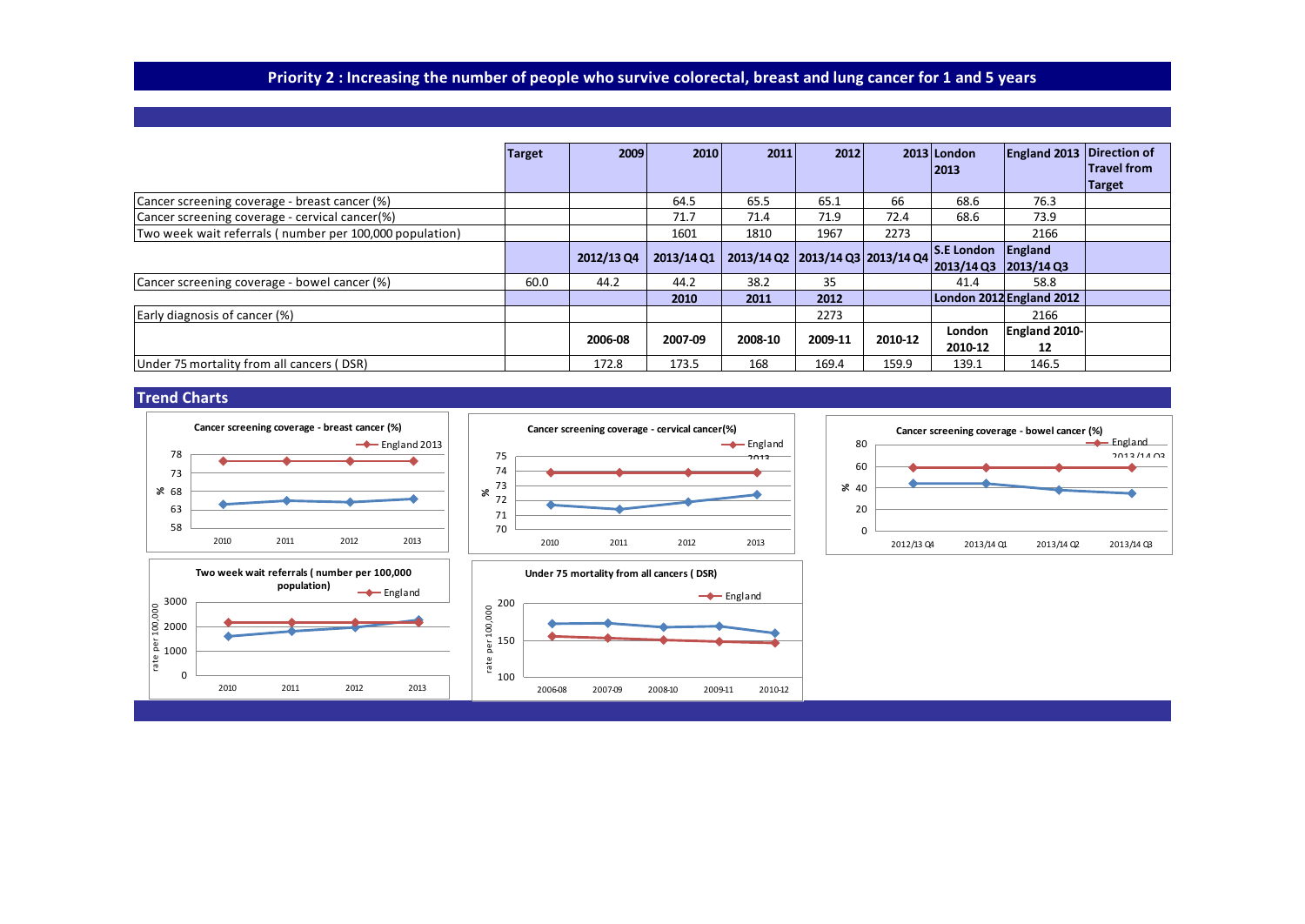#### **Priority 3: Improving Immunisation Uptake**

#### **Percentage Uptake of Key Vaccines**

|                                                                               | Target | 2013/14 Q1 | 2013/14 Q2 | 2013/14Q3 | 2013/14 Q4 | 2014/15Q1 | London 2014/15 Q1 England 2014/15 Q1 |                        | Direction of Travel from Target |
|-------------------------------------------------------------------------------|--------|------------|------------|-----------|------------|-----------|--------------------------------------|------------------------|---------------------------------|
|                                                                               |        |            |            |           |            |           |                                      |                        |                                 |
| Uptake of the first dose of Measles Mumps and Rubella vaccine (MMR1) at two   |        |            |            |           |            |           |                                      |                        |                                 |
| vears of age                                                                  | 90.8%  | 85.7%      | 88.5%      | 87.3%     | 88.3%      | 85.5%     | 86.8%                                | 92.4%                  |                                 |
| Uptake of the third dose of Diptheria vaccine (D3) at one year of age         | 91.9%  | 86.7%      | 88.4%      | 88.3%     | 88.9%      | 90.0%     | 88.6%                                | 93.9%                  |                                 |
| Uptake of the fourth dose of Diphtheria vaccine (D4) at five years of age     | 91.1%  | 71.3%      | 70.5%      | 74.4%     | 76.2%      | 76.2%     | 77.3%                                | 88.6%                  |                                 |
| Uptake of the second dose of Measles Mumps and Rubella Vaccine (MMR2) at five |        |            |            |           |            |           |                                      |                        |                                 |
| vears of age                                                                  | 91.1%  | 68.8%      | 68.1%      | 69.8%     | 69.5%      | 70.8%     | 79.9%                                | 88.5%                  |                                 |
|                                                                               |        |            | 2010/11    | 2011/12   | 2012/13    | 2013/14   | London 2012/13                       | <b>England 2012/13</b> |                                 |
|                                                                               |        |            |            |           |            |           |                                      |                        |                                 |
| Uptake of Human Papilloma Virus (HPV) vaccine in girls in Year 8 in Lewisham  |        |            |            |           |            |           |                                      |                        |                                 |
| Schools                                                                       |        |            | 68.8       | 80.6      | 84.8       |           | 78.9                                 | 86.1                   |                                 |
| Uptake of Influenza vaccine in those over 65 years of age                     |        |            | 69.6%      | 70.1%     | 68.2%      |           | 71.2%                                | 73.4%                  |                                 |

Source: HPA Cover Data



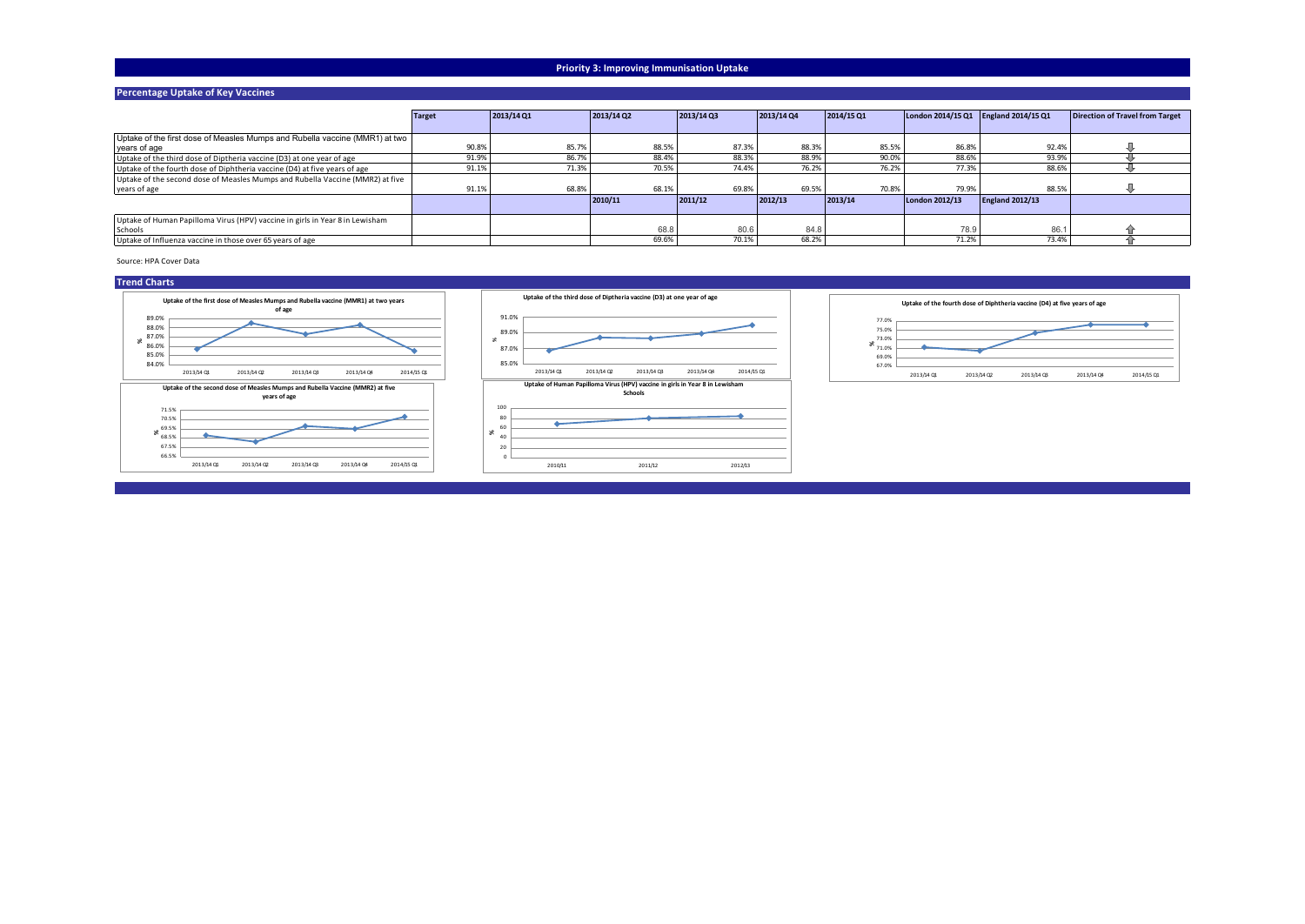# **Priority 4 : Reducing Alcohol Harm**

|                                                                                                                                     | Target | 2009/10                  | 2010/11 | 2011/12 | 2012/13 | 2013/14 | London<br> 2012/13 | England<br> 2012/13 | Direction of<br><b>Travel from</b><br><b>Target</b> |
|-------------------------------------------------------------------------------------------------------------------------------------|--------|--------------------------|---------|---------|---------|---------|--------------------|---------------------|-----------------------------------------------------|
| Alcohol related admissions (DSR)                                                                                                    |        |                          |         | 588     | 614     |         | 554                | 637                 |                                                     |
| Number of practitioners skilled in identifying those at risk from<br>alcohol harm and delivering brief interventions (Local source) | -      | $\overline{\phantom{0}}$ |         |         | 120     |         |                    |                     |                                                     |
|                                                                                                                                     |        |                          |         |         |         |         |                    |                     |                                                     |

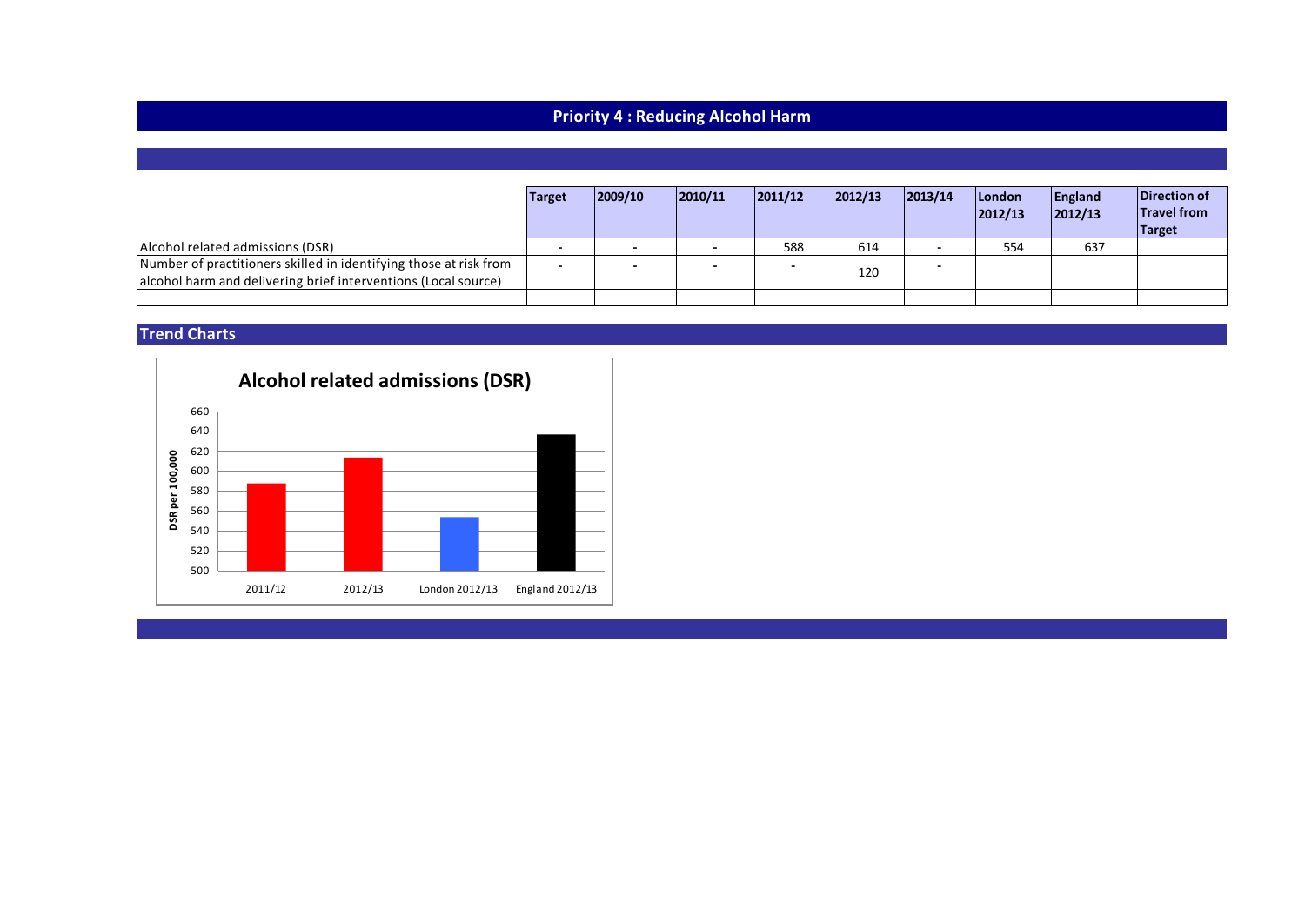### **Tobacco Control**

|                                                                                                 | <b>Target</b> | 2006-08   | 2007-09                  | 2008-10   | 2009-11               | 2010-12 | <b>London</b><br>2010-12 | <b>England 2010- Direction of</b><br>$12$ | <b>Travel from</b><br>Target |
|-------------------------------------------------------------------------------------------------|---------------|-----------|--------------------------|-----------|-----------------------|---------|--------------------------|-------------------------------------------|------------------------------|
| Under 75 Mortality from Respiratory                                                             |               | 51.3      | 49.7                     | 47        | 40.9                  | 38.6    | 32.6                     | 33.5                                      |                              |
|                                                                                                 |               | 2008      | 2009                     | 2010      | 2011                  | 2012    | <b>London</b><br>2012    | England 2012                              |                              |
| Under 75 Mortality from Lung Cancer                                                             |               | 30.39     | 24.92                    | 26.68     | 35.78                 | 21.0    | 23.04                    | 24.06                                     |                              |
| Smoking Prevalence (18+) - routine and manual                                                   |               |           |                          |           | 25.4                  | 24.3    | 25.7                     | 29.7                                      |                              |
|                                                                                                 |               | 2013/14Q1 | $2013/14$ Q <sub>2</sub> | 2013/14Q3 | 2013/14 Q4 2014/15 Q1 |         | London<br>2013/14        | England<br>2013/14                        |                              |
| 4 week smoking quitter (crude rate per 100,000)                                                 |               | 200.3     | 197.4                    | 197.3     | 180.7                 | 172.6   | 656                      | 688                                       |                              |
| Smoking at time of delivery                                                                     |               | 5.9%      | 4.9%                     | 5.3%      | 5.2%                  | 5.4%    |                          | 11.8%                                     |                              |
|                                                                                                 |               |           |                          | 2008      | 2010                  |         |                          |                                           |                              |
| Number of 11-15 year-olds who take up smoking (%)                                               |               |           |                          | 16.0%     | 9.0%                  |         |                          |                                           |                              |
| Number of children in smoke free homes (%)                                                      |               |           |                          | 56.0%     | 57.0%                 |         |                          |                                           |                              |
| Prevalence of Smoking in 15 year olds (proxy: % Never smoked at<br>all - Yr8 and Yr10 children) |               |           |                          | 95.0%     | 74.0%                 |         |                          |                                           |                              |

← England

 $-$  England 2013/14

0.0 200.0 400.0 600.0 800.0



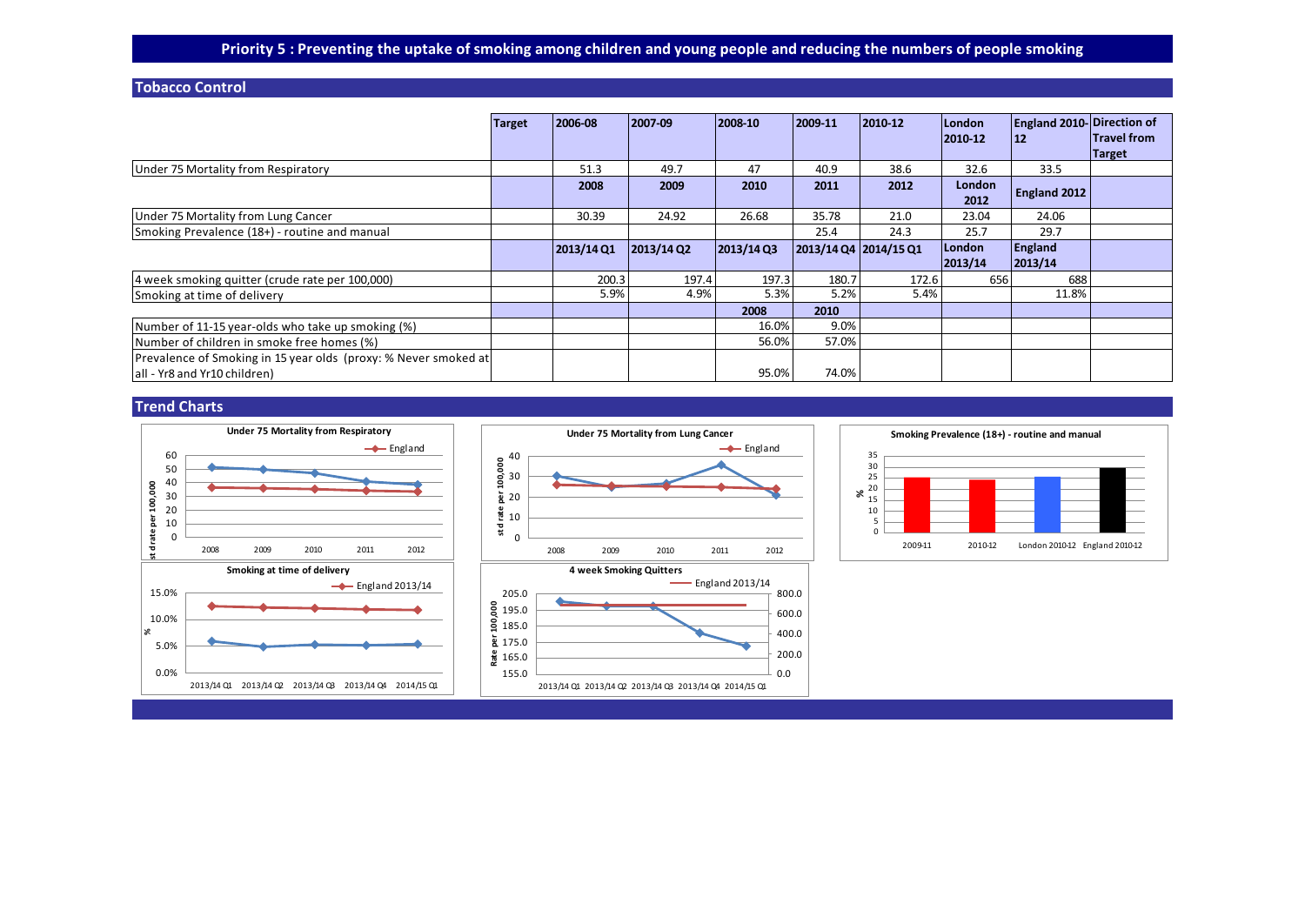## **Priority 6 : Improving mental health and wellbeing**

|                                                                      | Target | 2009/10 | 2010/11 | 2011/12     | 2012/13 | 2013/14 | London<br>2011/12        | England<br> 2011/12  | <b>Direction of</b><br><b>Travel from</b><br><b>Target</b> |
|----------------------------------------------------------------------|--------|---------|---------|-------------|---------|---------|--------------------------|----------------------|------------------------------------------------------------|
| Under 75 mortality rates for those with serious mental illness (DSR) |        | 302.2   | 303.6   | 305.3       |         |         | $\overline{\phantom{0}}$ | 337.4                |                                                            |
| Prevalence of SMI                                                    |        |         |         | 1.2         | 1.2     |         | 1.0                      | 0.8                  |                                                            |
| Prevalence of Dementia                                               |        | 0.3     | 0.3     | 0.3         | 0.3     |         | 0.4                      | 0.6                  |                                                            |
| Prevalence of Depression                                             |        | 10      | 10.1    | 10.4        | 5.3     |         | 4.4                      | 5.8                  |                                                            |
| Self-reported well-being - people with a low happiness score         |        |         |         | 15          | 10.2    |         | 10.3                     | 10.4                 |                                                            |
|                                                                      |        | 2007-09 | 2008-10 | $ 2009-11 $ | 2010-12 |         | London                   | <b>England 2010-</b> |                                                            |
|                                                                      |        |         |         |             |         |         | 2010-12                  | <b>12</b>            |                                                            |
| Suicide rates                                                        |        | 6.9     |         | 7.1         | 7.5     |         | 7.5                      | 8.5                  |                                                            |



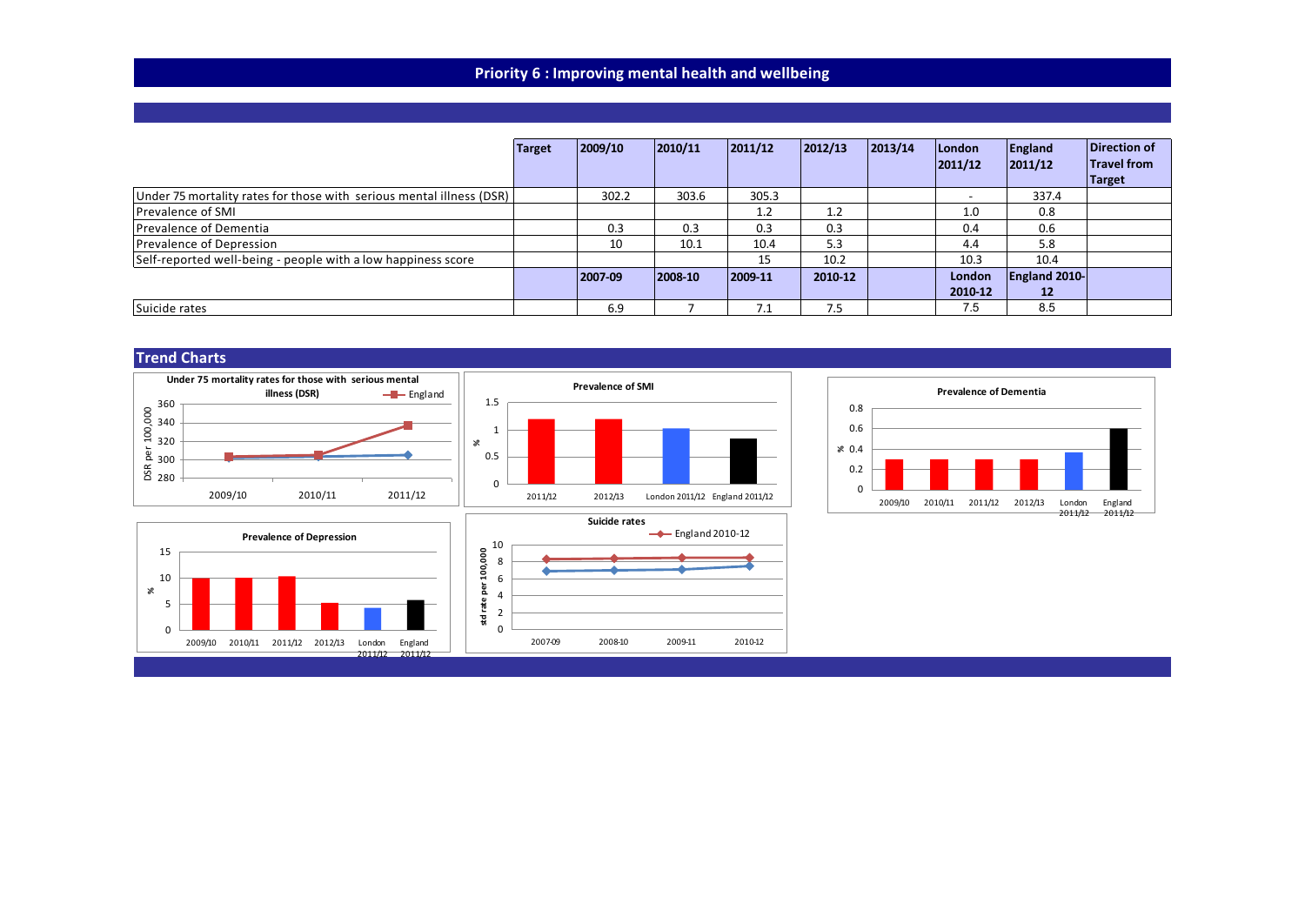# **Priority 7 : Improving sexual health**

|                                                                                                     | Target | 2009 | 2010 | 2011    | 2012    |      | $2013$ London<br> 2013 | <b>England 2013</b> | Direction of<br><b>Travel from</b> |
|-----------------------------------------------------------------------------------------------------|--------|------|------|---------|---------|------|------------------------|---------------------|------------------------------------|
| ** old data - 2012                                                                                  |        |      |      |         |         |      |                        |                     | <b>Target</b>                      |
| Rate of chlamydia diagnoses per 100,000 young people aged 15 to<br>24 (crude rate)                  |        |      | 4728 | 4762    | 4179    | 3480 | 2179                   | 2016                |                                    |
| Prevalence of diagnosed HIV infection per 1,000 among persons<br>aged 15 to 59 years (crude rate)** |        |      | 7.5  | 7.8     | 7.9     |      | 5.5                    | 2.1                 |                                    |
| Legal Abortion rate for all ages (crude rate per 1000 women)                                        |        | 32.3 | 29.9 | 32.3    | 27.4    | 26.6 | 21.7                   | 16.1                |                                    |
| Teenage conceptions**                                                                               |        | 48.5 | 41.8 | 39.9    | 42.0    |      | 25.9                   | 27.7                |                                    |
|                                                                                                     |        |      |      | 2009-11 | 2010-12 |      | London                 | England 2010-       |                                    |
|                                                                                                     |        |      |      |         |         |      | 2010-12                | $12 \overline{ }$   |                                    |
| People presenting with HIV at a late stage of infection(%)                                          |        |      |      | 51.8    | 50.9    |      | 44.9                   | 48.3                |                                    |
|                                                                                                     |        |      |      |         |         |      |                        |                     |                                    |









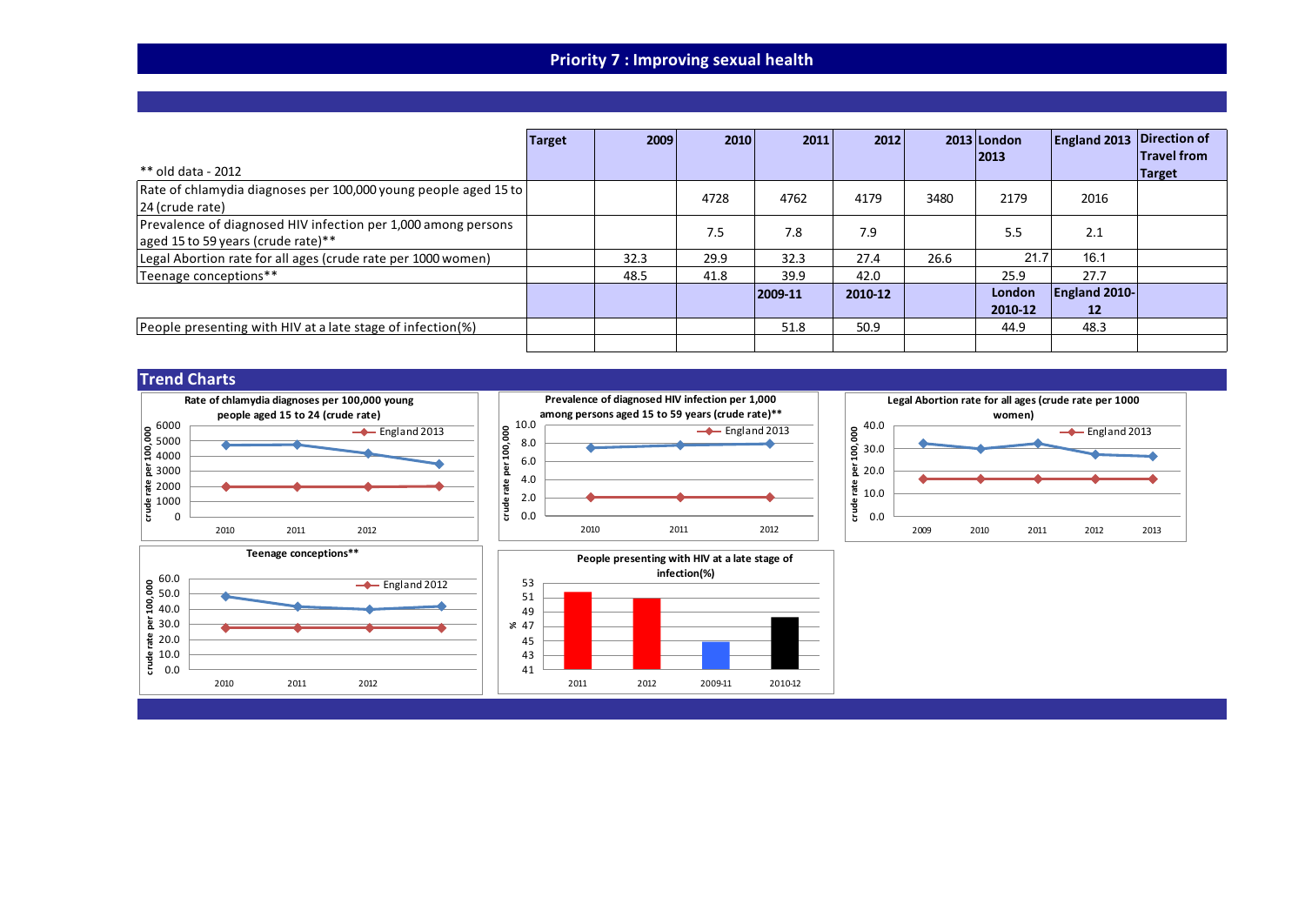# **Priority 8 : Delaying and reducing the need for long term care and support.**

|                                                                                                                     | <b>Target</b> | 2009/10 | 2010/11 | 2011/12 | 2012/13 | 2013/14 | London<br> 2012/13 | England<br> 2012/13 | Direction of<br><b>Travel from</b><br>Target |
|---------------------------------------------------------------------------------------------------------------------|---------------|---------|---------|---------|---------|---------|--------------------|---------------------|----------------------------------------------|
| social care related quality of life (%)                                                                             | 19            |         | 17.7    | 17.9    | 18.3    | 18.6    | 18.4               | 19                  |                                              |
| Rate of new 65+ admissions to long term care (crude rate per 100,                                                   | 549.4         | 931.2   | 854.3   | 560.7   | 612.9   | 527     | 509.4              | 668.4               |                                              |
| % older people (65+) still at home 91 days after discharge from<br>hospital into rehabilitation/reablement services | 88.0          | 88.2    | 88.6    | 89.4    | 86.5    | 86.9    | 88.9               | 81.9                |                                              |





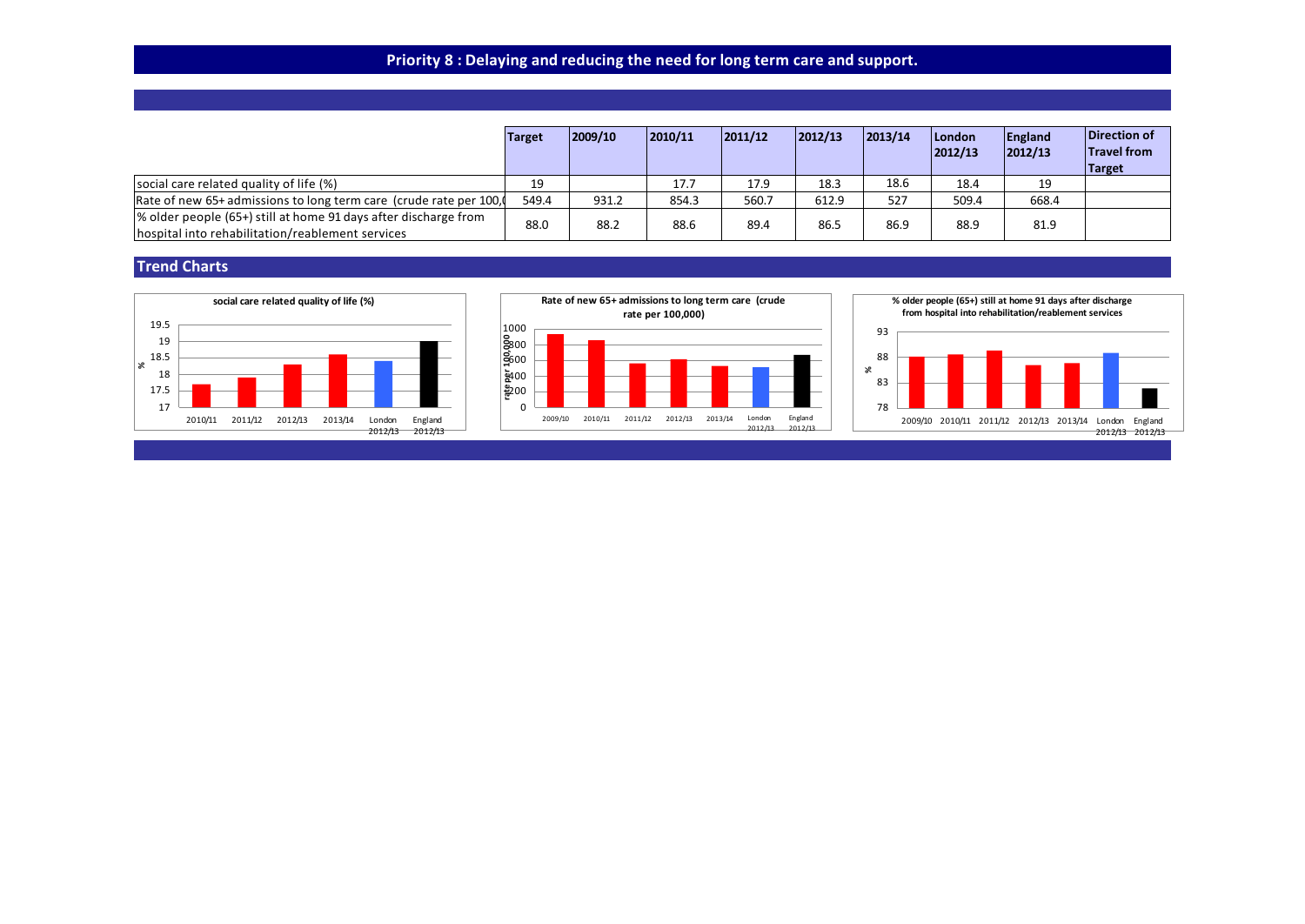# **Priority 9 : Reducing the number of emergency admissions for people with long term conditions**

|                                                                                                 | <b>Target</b> | 2009/10 | 2010/11 | 2011/12                       | 2012/13                       | 013/14 (Prov                  | London<br>2013/14<br>(Prov)      | <b>England</b><br>2013/14<br>(Prov)      | Direction of<br><b>Travel from</b><br><b>Target</b> |
|-------------------------------------------------------------------------------------------------|---------------|---------|---------|-------------------------------|-------------------------------|-------------------------------|----------------------------------|------------------------------------------|-----------------------------------------------------|
| Rate of avoidable emergency admissions (Std rate per 100,000<br> pop)                           |               | 14.52   | 1061.2  | 1029                          | 1027.6                        | 940.9                         | 734.6                            | 780.9                                    |                                                     |
|                                                                                                 |               |         |         |                               | 2012/13                       | 2013/14                       | London<br>2013/14                | <b>England</b><br>2013/14                |                                                     |
| % people able to manage effectively their own long term condition <br>at home                   |               |         |         | 58.1                          | 62.3                          | 61.1                          | 59.7                             | 65.1                                     |                                                     |
|                                                                                                 |               |         |         |                               |                               |                               | London<br>2012/13                | <b>England</b><br>2012/13                |                                                     |
| Reviews of Adult Social Care Clients (%)                                                        | 70            | 74.7    | 62      | 64.4                          | 77.9                          | 70.7                          | 69.8                             | 66.6                                     |                                                     |
|                                                                                                 |               |         |         |                               |                               |                               |                                  | <b>England</b><br>2011/12                |                                                     |
| Emergency Readmissions within 30 days of discharge from hospital                                |               | 12.11   | 11.96   | 12.73                         |                               |                               |                                  | 11.78                                    |                                                     |
|                                                                                                 |               |         |         | Jul 2011 -<br><b>Mar 2012</b> | Jul 2012 -<br><b>Mar 2013</b> | Jul 2013 -<br><b>Mar 2014</b> | London Jul<br>2012 - Mar<br>2013 | <b>England Jul</b><br>2012 - Mar<br>2013 |                                                     |
| Health-related quality of life for people with long-term conditions                             |               |         |         | 0.73                          | 0.75                          | 0.75                          | 0.75                             | 0.74                                     |                                                     |
|                                                                                                 |               |         | 2010/11 | 2011/12                       | 2012/13                       | 2013/14 <br>(Prov)            | London<br>2013/14                | <b>England</b><br>2013/14                |                                                     |
| Emergency admissions for acute conditions that should not usually<br>require hospital admission |               |         | 1147.8  | 1155.8                        | 1324.8                        | 1279.4                        | 991                              | 1164.7                                   |                                                     |

|                                                                        |  | 2010/11 | 2011/12 | 2012/13 | 2013/14(Pr) <br>OV) | London<br>2013/14<br>Prov | <b>England</b><br>2013/14 Prov |  |
|------------------------------------------------------------------------|--|---------|---------|---------|---------------------|---------------------------|--------------------------------|--|
| Unplanned admission of chronic ambulatory care sensitive<br>conditions |  | 1061.2  | 1029.0  | 1027.6  | 940.9               | 734.6                     | 780.9                          |  |

## **Trend Charts**



**discharge from hospital** 13.2





**Unplanned admission of chronic ambulatory care**

**Emergency admissions for acute conditions that should not usually require hospital admission**